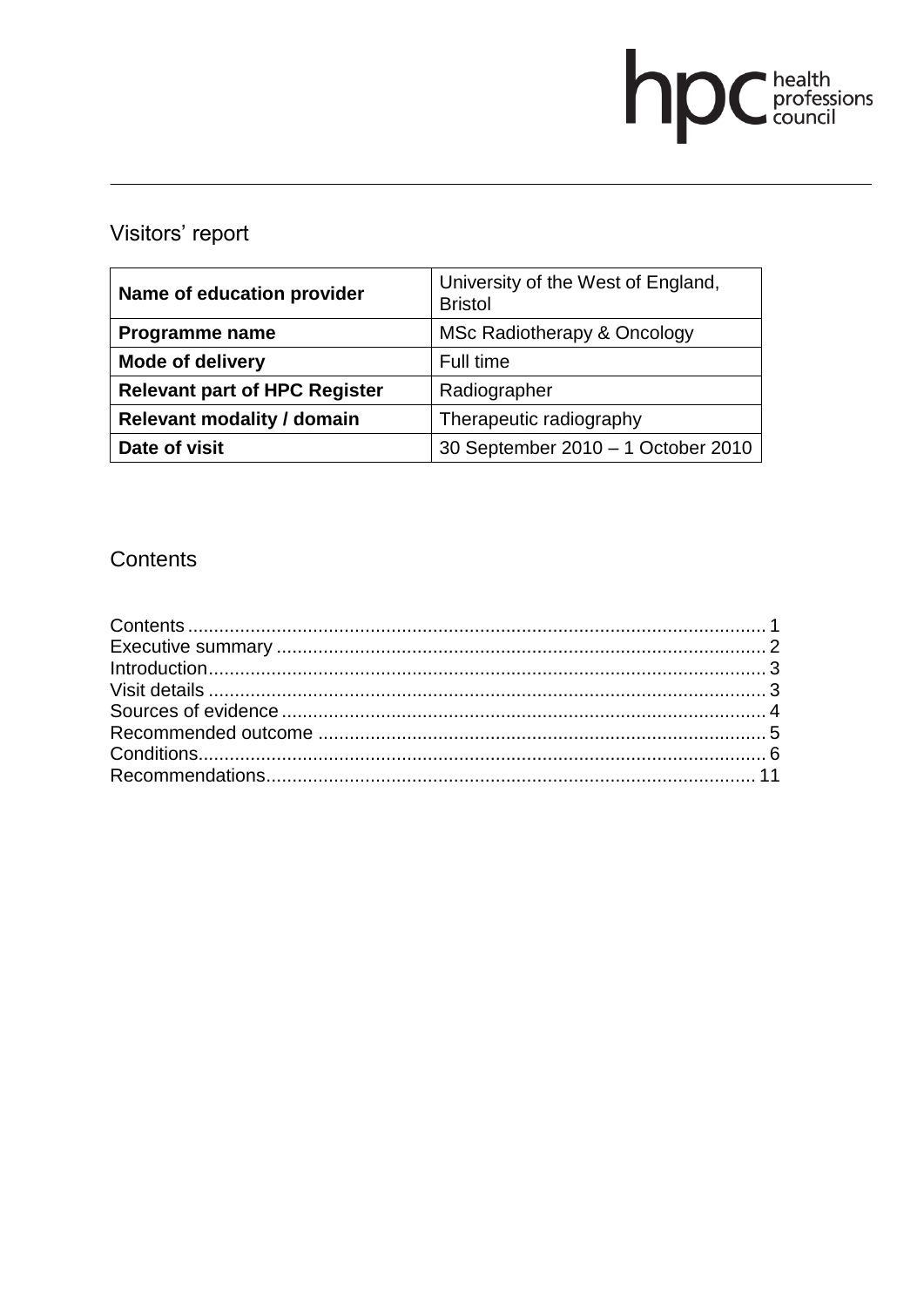### Executive summary

The Health Professions Council (HPC) approve educational programmes in the UK which health professionals must complete before they can apply to be registered with us. The HPC is a health regulator and our main aim is to protect the public. The HPC currently regulates 15 professions. All of these professions have at least one professional title which is protected by law. This means that anyone using the title 'Radiographer'or 'Therapeutic radiographer' must be registered with us. The HPC keep a register of health professionals who meet our standards for their training, professional skills, behaviour and health.

The visitors' report which follows outlines the recommended outcome made by the visitors on the approval of the programme. This recommended outcome was accepted by the Education and Training Committee (Committee) on 9 December 2010. At the Committee meeting on 9 December 2010, the programme was approved. This means that the education provider has met the condition(s) outlined in this report and that the programme meets our standards of education and training (SETs) and ensures that those who complete it meet our standards of proficiency (SOPs) for their part of the Register. The programme is now granted open ended approval, subject to satisfactory monitoring.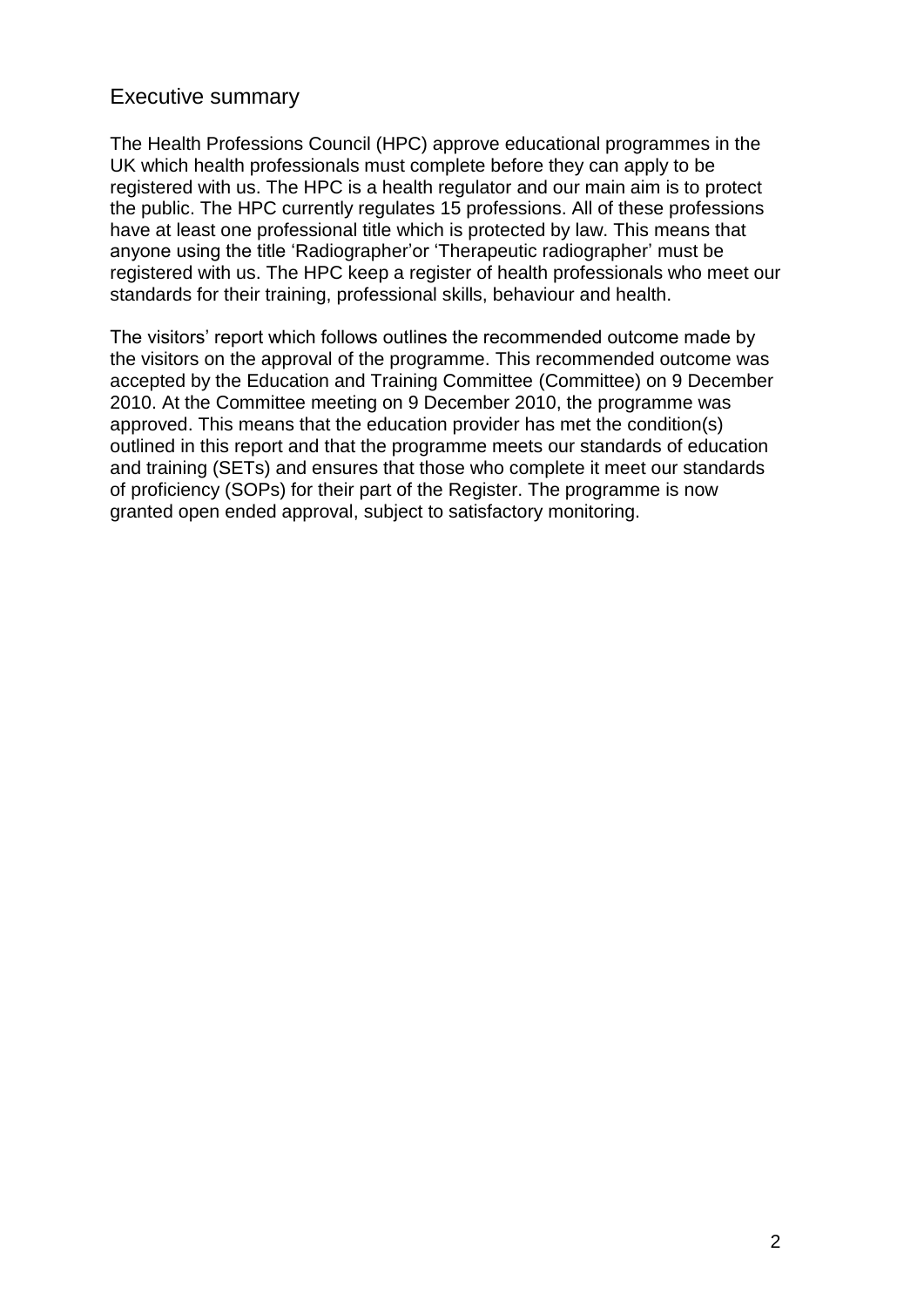# Introduction

The HPC visited the programme at the education provider as it was a new programme which was seeking HPC approval for the first time. This visit assessed the programme against the standards of education and training (SETs) and considered whether those who complete the programme meet the standards of proficiency (SOPs) for their part of the Register.

This visit was part of a joint event. The education provider and validating body validated the programme and the professional body considered their accreditation of the programme. The education provider, the professional body and the HPC formed a joint panel, with an independent chair and secretary, supplied by the education provider. Whilst the joint panel participated in collaborative scrutiny of the programme and dialogue throughout the visit; this report covers the HPC's recommendations on the programme only. As an independent regulatory body, the HPC's recommended outcome is independent and impartial and based solely on the HPC's standards. A separate report, produced by the education provider and the professional body, outlines their decisions on the programme's status.

| Name of HPC visitors and profession          | Kathryn Burgess (Therapeutic<br>radiographer)<br>Simon Walker (Therapeutic<br>radiographer)                                                                                                                                                          |
|----------------------------------------------|------------------------------------------------------------------------------------------------------------------------------------------------------------------------------------------------------------------------------------------------------|
| HPC executive officer(s) (in attendance)     | Lewis Roberts                                                                                                                                                                                                                                        |
| Proposed student numbers                     | 12                                                                                                                                                                                                                                                   |
| Proposed start date of programme<br>approval | 14 February 2011                                                                                                                                                                                                                                     |
| Chair                                        | David James (University of the West<br>of England, Bristol)                                                                                                                                                                                          |
| Secretary                                    | Sarah Gutteridge (University of the<br>West of England, Bristol                                                                                                                                                                                      |
| Members of the joint panel                   | Carolyn Bromfield (Internal Panel<br>Member)<br>Kate Brooks (Internal Panel<br>Member)<br>Wendy Woodland (Internal Panel<br>Member)<br><b>Geraldine Francis (External Panel</b><br>Member)<br>Hazel Colyer (Society and College of<br>Radiographers) |

#### Visit details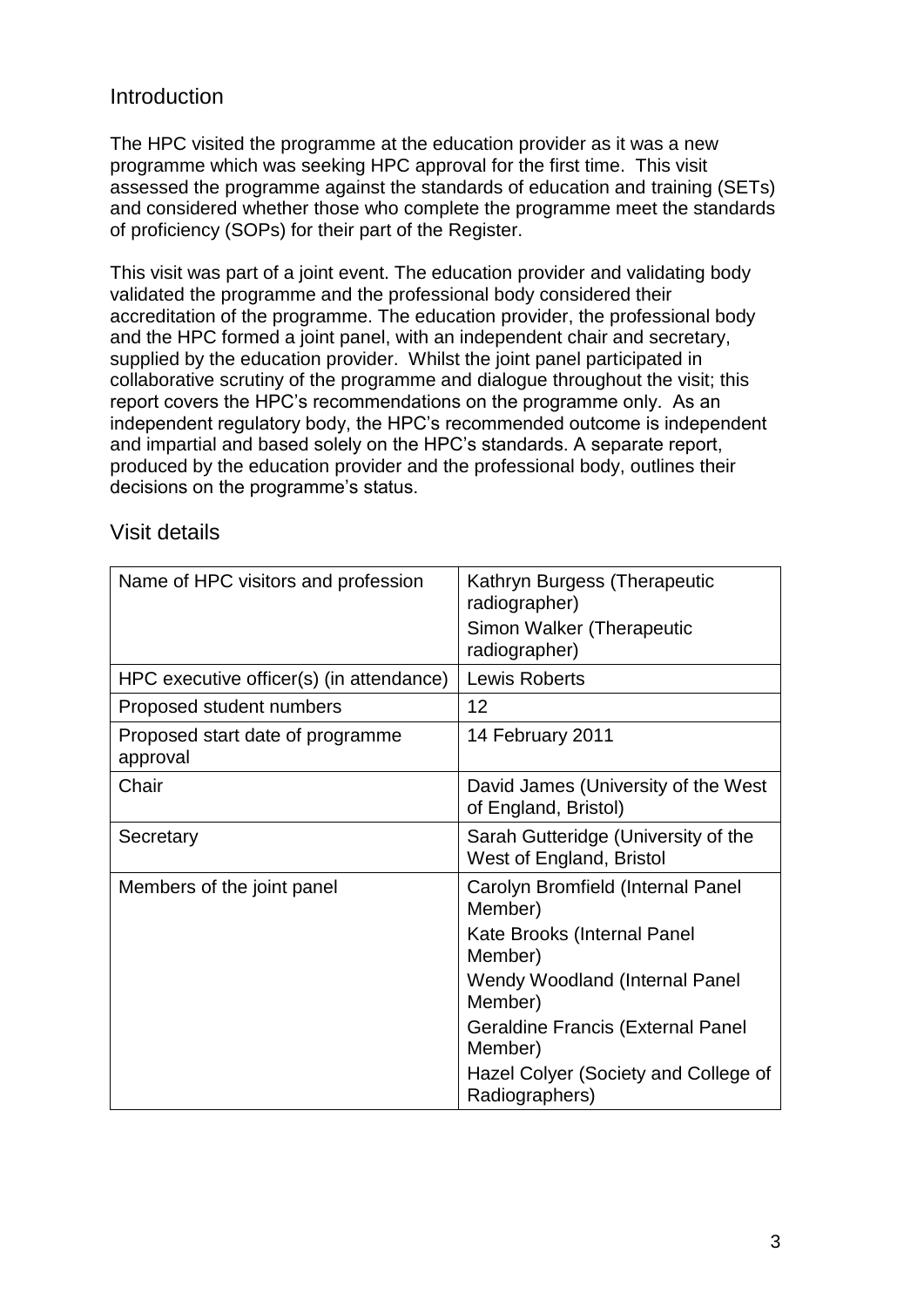# Sources of evidence

Prior to the visit the HPC reviewed the documentation detailed below, sent by the education provider:

|                                                                                       | Yes | <b>No</b> | N/A |
|---------------------------------------------------------------------------------------|-----|-----------|-----|
| Programme specification                                                               |     |           |     |
| Descriptions of the modules                                                           |     |           |     |
| Mapping document providing evidence of how the<br>education provider has met the SETs |     |           |     |
| Mapping document providing evidence of how the<br>education provider has met the SOPs |     |           |     |
| Practice placement handbook                                                           |     |           |     |
| Student handbook                                                                      |     |           |     |
| Curriculum vitae for relevant staff                                                   |     |           |     |
| External examiners' reports from the last two years                                   |     |           |     |
| <b>Dissertation handbook</b>                                                          |     |           |     |

The HPC did not review External examiners' reports from the last two years prior to the visit as there is currently no external examiner as the programme is new.

During the visit the HPC saw the following groups or facilities:

|                                                                                                  | Yes | <b>No</b> | N/A |
|--------------------------------------------------------------------------------------------------|-----|-----------|-----|
| Senior managers of the education provider with<br>responsibility for resources for the programme |     |           |     |
| Programme team                                                                                   |     |           |     |
| Placements providers and educators/mentors                                                       |     |           |     |
| <b>Students</b>                                                                                  |     |           |     |
| Learning resources                                                                               |     |           |     |
| Specialist teaching accommodation<br>(eg specialist laboratories and teaching rooms)             |     |           |     |

The HPC met with second year students from the BSc (Hons) Radiotherapy programme who are already first degree holders as the programme seeking approval currently does not have any students enrolled on it.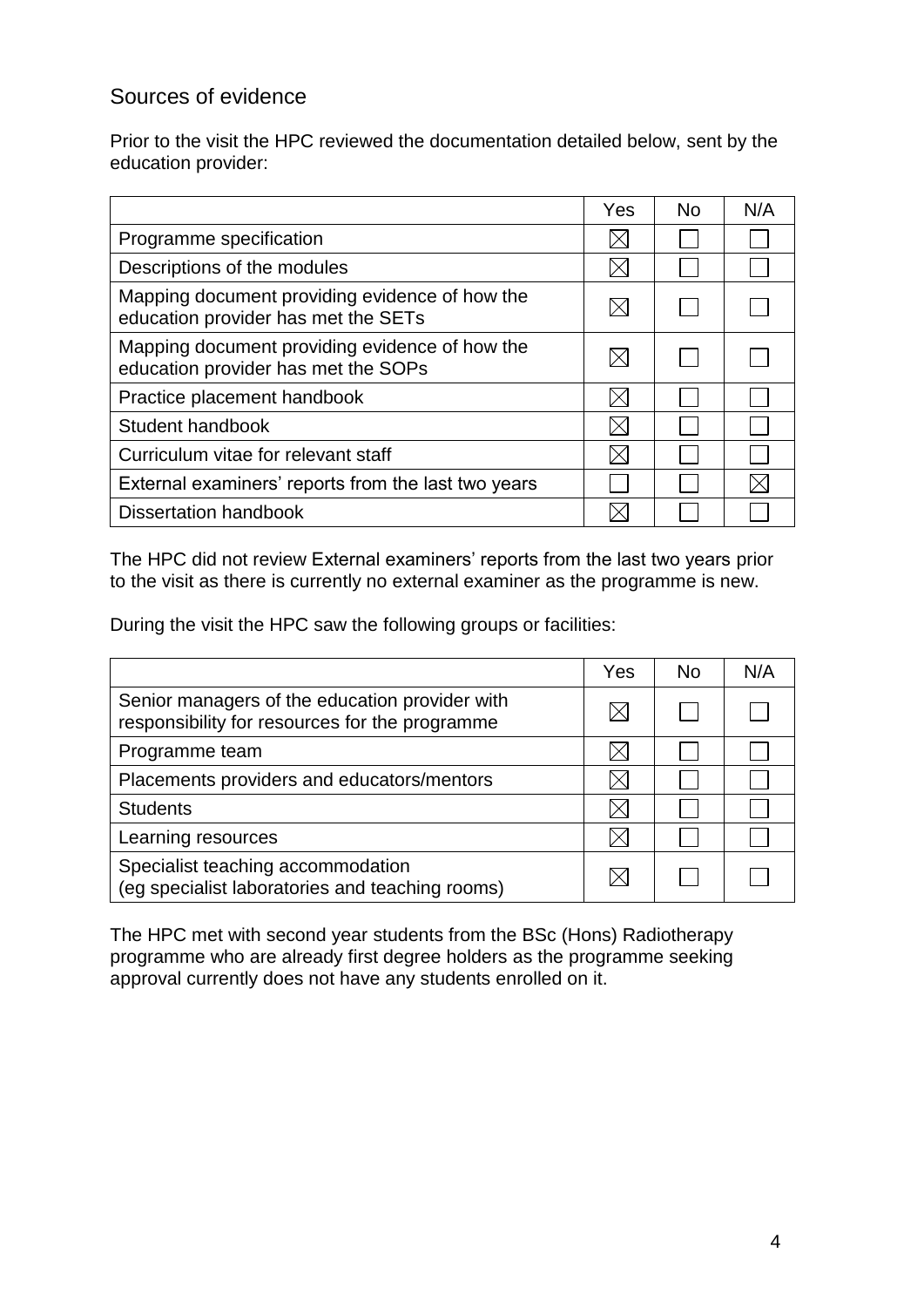## Recommended outcome

To recommend a programme for approval, the visitors must be assured that the programme meets all of the standards of education and training (SETs) and that those who complete the programme meet our standards of proficiency (SOPs) for their part of the Register.

The visitors agreed to recommend to the Education and Training Committee that a number of conditions are set on the programme, all of which must be met before the programme can be approved.

The visitors agreed that 46 of the SETs have been met and that conditions should be set on the remaining 11 SETs.

Conditions are requirements that the education provider must meet before the programme can be recommended for approval. Conditions are set when certain standards of education and training have not been met or there is insufficient evidence of the standard being met.

The visitors have also made a number of recommendations for the programme.

Recommendations are observations on the programme or education provider which do not need to be met before the programme is recommended for approval. Recommendations are normally set to encourage further enhancements to the programme and are normally set when it is felt that the particular standard of education and training has been met at, or just above the threshold level.

The visitors did not make any commendations on the programme. Commendations are observations of innovative best practice by a programme or education provider.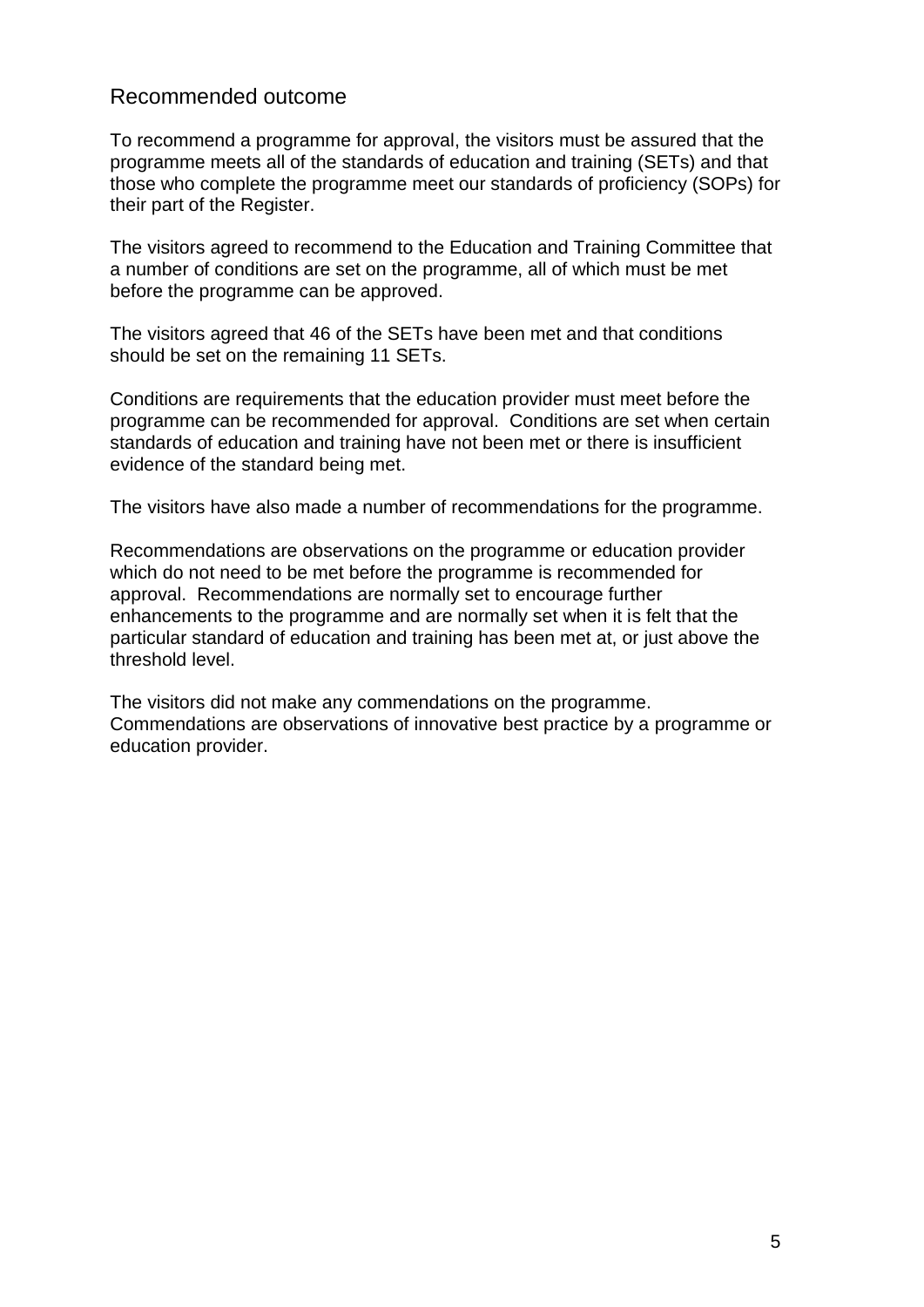# **Conditions**

#### **2.1 The admissions procedures must give both the applicant and the education provider the information they require to make an informed choice about whether to take up or make an offer of a place on a programme.**

**Condition:** The education provider must revisit all programme documentation including advertising materials to ensure that applicants can clearly access information about the application process and the funding arrangements available to students to ensure that they can make an informed choice about whether to apply or take up an offer of a place on the programme.

**Reason:** From a review of the programme documentation and discussions with the programme team the visitors noted that potential applicants may not be able to clearly access information about the application process. The visitors need to see the programme documentation including advertising materials amended to clearly outline the application process, to highlight the fact that a clinical visit is required as part of the application process and that an interview will be required involving the programme team and practice placement representatives.

The visitors also noted that the programme documentation does not clearly highlight the funding arrangements (such as bursaries and loans) available to students and therefore require the programme documentation including advertising materials to be amended to make this information more accessible to potential applicants. The visitors require the education provider to inform potential applicants that the programme will involve the need for some students to travel to practice placements and stay away from the main site where the programme is delivered. The funding arrangements for this travel and accommodation must also be clearly highlighted to potential applicants. The visitors therefore require further evidence to demonstrate that this standard is met.

#### **2.3 The admissions procedures must apply selection and entry criteria, including criminal convictions checks.**

**Condition:** The education provider must revisit all programme documentation including advertising materials to ensure that it gives the applicant the information they need around criminal record checks to ensure that they can make an informed choice about whether to take up an offer of a place on the programme.

**Reason:** From a review of the documentation and advertising materials it was clear that the education provider does not clearly and universally outline the admissions requirements in terms of criminal conviction checks. The visitors noted that some of this information was available within the documentation but was often difficult to find and felt that a potential applicant would find it difficult to access. The visitors therefore require the education provider to clearly articulate these details within all programme documentation and advertising materials to allow applicants to make an informed choice about whether to take up an offer of a place on the programme.

#### **2.4 The admissions procedures must apply selection and entry criteria, including compliance with any health requirements.**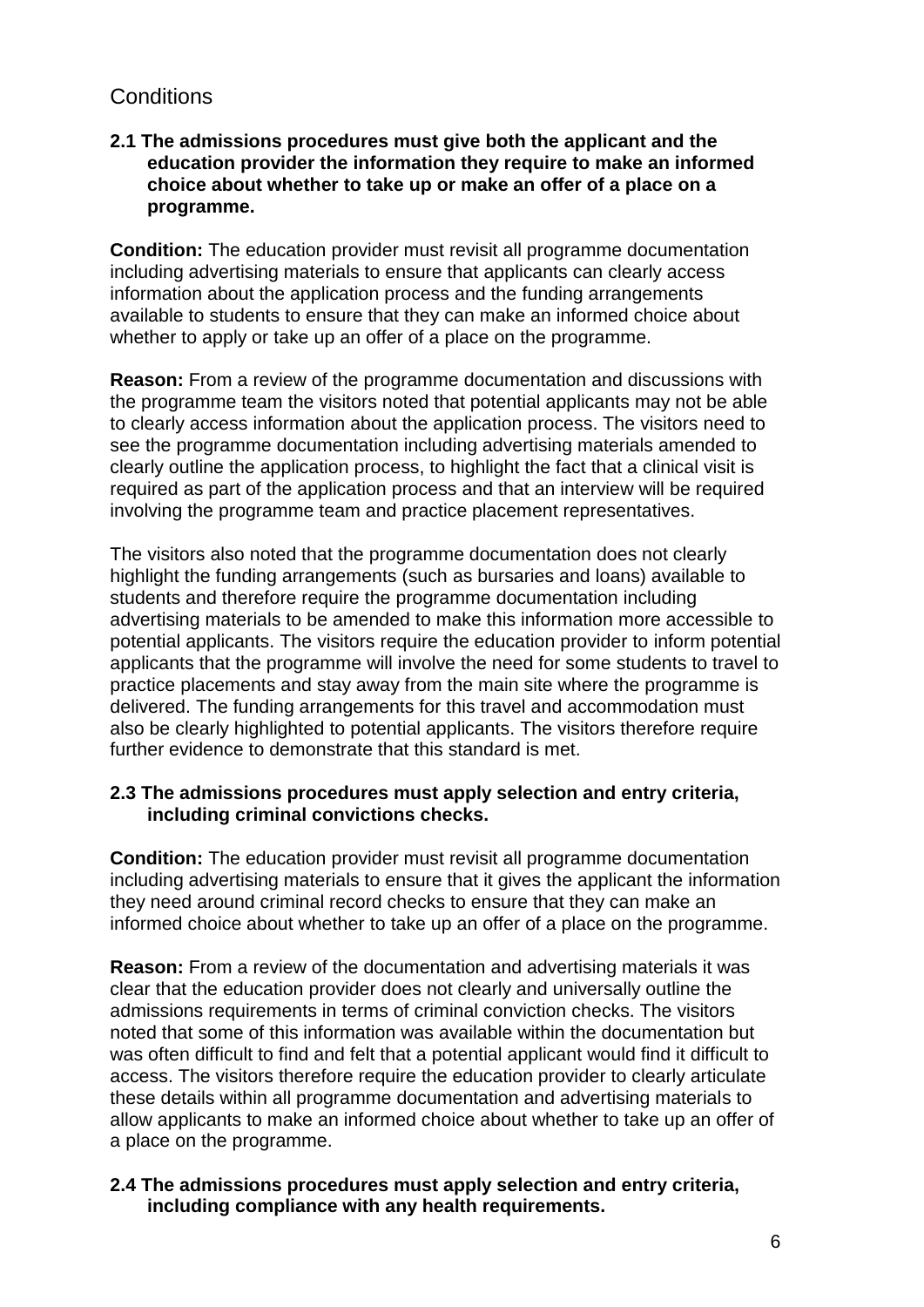**Condition:** The education provider must revisit all programme documentation including advertising materials to ensure that it gives the applicant the information they need around health requirements to ensure that they can make an informed choice about whether to take up an offer of a place on the programme.

**Reason:** From a review of the documentation and advertising materials it was clear that the education provider does not clearly and universally outline the admissions requirements in terms of health check compliance. The visitors noted that some of this information was available within the documentation but was often difficult to find and felt that a potential applicant would find it difficult to access. The visitors therefore require the education provider to clearly articulate these details within all programme documentation and advertising materials to allow applicants to make an informed choice about whether to take up an offer of a place on the programme. The visitors therefore require further evidence to demonstrate that this standard is being met.

#### **2.6 The admissions procedures must apply selection and entry criteria, including accreditation of prior (experiential) learning and other inclusion mechanisms.**

**Condition:** The education provider must revisit all programme documentation, including advertising materials, to ensure that accreditation of prior (experiential) learning (AP(E)L) and other inclusion mechanisms are clearly explained and articulated to applicants and students.

**Reason:** From the documentation provided and from discussions with the programme team the visitors could not determine how the education provider informs applicants and trainees of the inclusion mechanisms that the education provider has in place, including AP(E)L. The visitors noted that they were provided with evidence of a procedure for AP(E)L, however they require further information to demonstrate how the education provider explains AP(E)L and widening-participation policies to applicants and students, including the policies and procedures for agreeing and awarding credits, an idea of how much experience and learning the education provider will accept and the associated costs. The visitors therefore require further information to ensure that this standard is met.

#### **3.1 The programme must have a secure place in the education provider's business plan.**

**Condition:** The education provider must revisit the programme documentation to clearly outline the staffing arrangements that are in place to demonstrate that the programme has a secure place in the education provider's business plan.

**Reason:** From a review of the programme documentation and from discussions with senior management and the programme team the visitors noted that the education provider is planning to run the proposed MSc Radiotherapy and Oncology programme as well as the current HPC approved BSc (Hons) Radiotherapy programme. The visitors also noted that the education provider intends to increase the total cohort size across their radiotherapy programmes and has not outlined plans for any extra staffing provision. The visitors require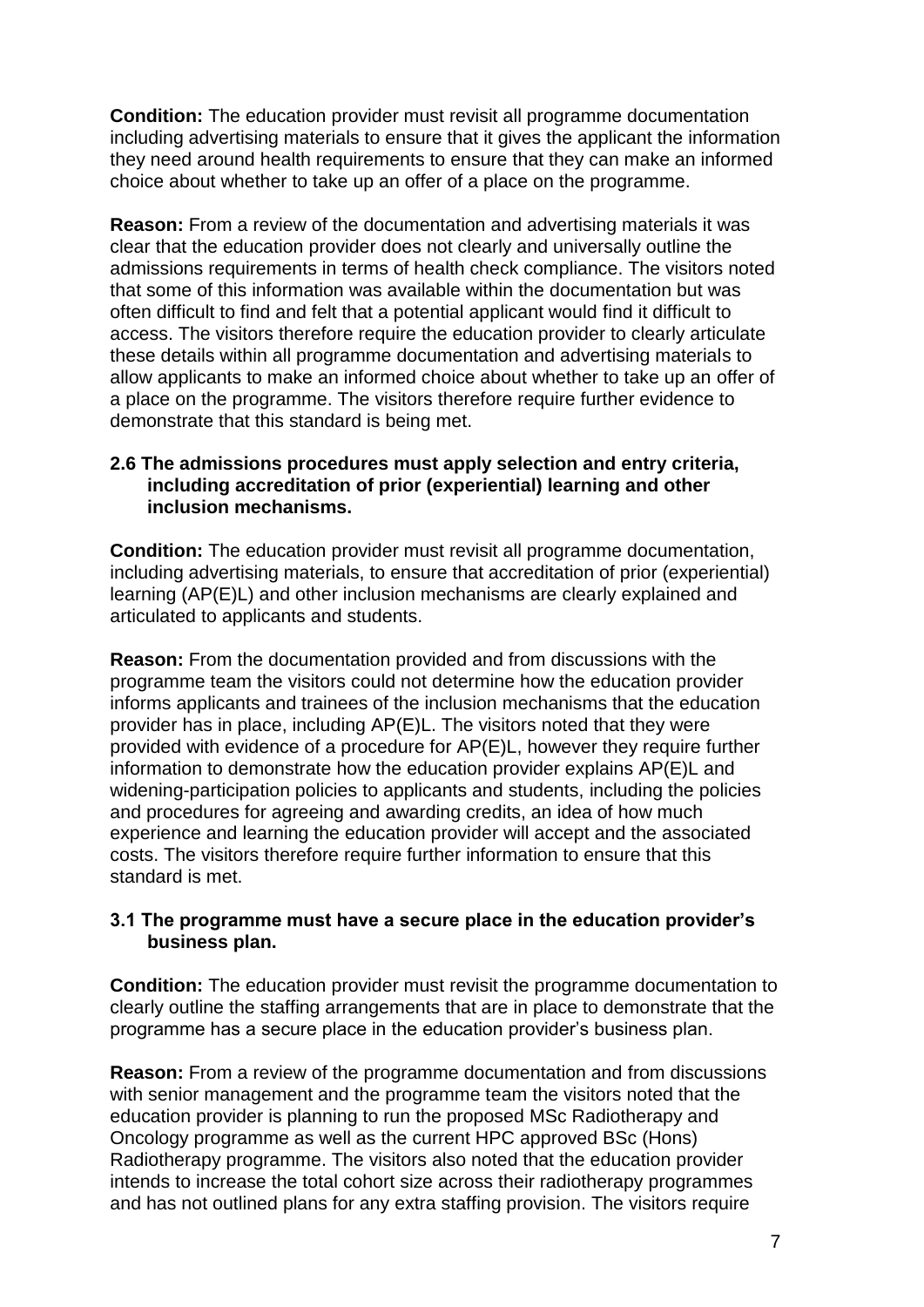evidence detailing the staffing arrangements in place to facilitate both an increase in total cohort size and also how the staffing provision will work across the different radiotherapy programmes.

#### **3.2 The programme must be effectively managed.**

**Condition:** The education provider must provide evidence of a clear programme management structure and clearly highlight the roles and responsibilities of everyone involved in this structure, as well as detailing their respective roles and responsibilities on other associated radiotherapy programmes delivered by the education provider.

**Reason:** From discussions with the programme team and a review of the programme documentation the visitors were not clear about the roles and responsibilities of everyone involved in the proposed MSc Radiotherapy and Oncology programme. The visitors noted that the education provider is planning to run the proposed MSc Radiotherapy and Oncology programme as well as the current HPC approved BSc (Hons) Radiotherapy programme. Given the fact that the programme team will be involved in the delivery of both the approved BSc (Hons) Radiotherapy and the proposed MSc Radiotherapy and Oncology programmes the visitors require clear evidence of the programme management structure that clearly highlights the roles and responsibilities of everyone involved across both programmes.

#### **3.4 There must be a named person who has overall professional responsibility for the programme who must be appropriately qualified and experienced and, unless other arrangements are agreed, be on the relevant part of the Register.**

**Condition:** The education provider must further demonstrate how the named person who has overall professional responsibility for the programme is appropriately qualified and experienced.

**Reason:** From a review of the programme leader's CV the visitors require further evidence to demonstrate that the person who has overall professional responsibility for the programme is appropriately qualified and experienced. The visitors are yet to see evidence to suggest that the programme leader has had previous experience of leading a programme of study and previous experience of working in a higher education setting at a postgraduate level. The visitors also noted that the programme leader is yet to complete a master's level qualification. The visitors therefore require further information to ensure that this standard is met.

#### **3.5 There must be an adequate number of appropriately qualified and experienced staff in place to deliver an effective programme.**

**Condition:** The education provider must demonstrate that there are an adequate number of appropriately qualified and experienced staff in place to deliver an effective programme.

**Reason:** From discussions with the senior management team the visitors noted that the education provider plans to run the proposed MSc Radiotherapy and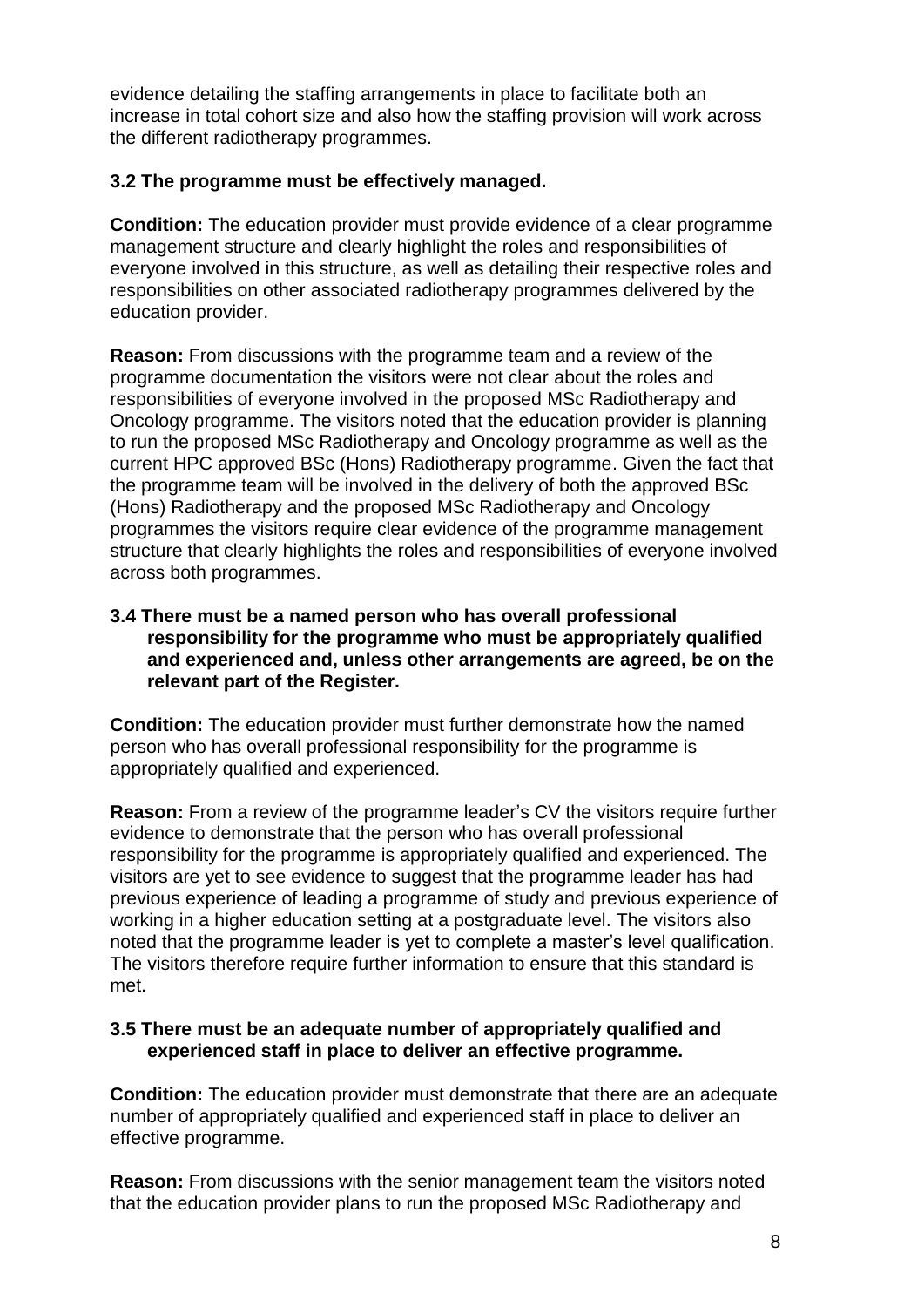Oncology programme as well as the current HPC approved BSc (Hons) Radiotherapy programme. The visitors also noted that the education provider intends to increase the total cohort size across their radiotherapy programmes and has not outlined plans for any extra staffing provision. As the visitors are required to look at staffing within the overall context of the education that the education provider offers, the visitors require further evidence to demonstrate that an adequate number of appropriately qualified and experienced staff are in place to deliver an effective programme given the fact that two programmes will be running simultaneously. The visitors require further evidence to outline the staffing provision across the two programmes, including the time they are allocated to each programme and arrangements that are in place to deal with situations such as staff absences.

#### **3.14 Where students participate as service users in practical and clinical teaching, appropriate protocols must be used to obtain their consent.**

**Condition:** The education provider must ensure that a system is in place for gaining students informed consent before they participate as service users in practical teaching.

**Reason:** From the documentation provided the visitors noted evidence of a consent form. The visitors however did not see any evidence of guidelines to support this document and were unable to investigate how the consent procedure is implemented to mitigate any risk involved in trainees participating as service users. The visitors require further evidence to show the consent policy in place, how the education provider will collect consent and also how they will inform students about this policy and their right to confidentiality.

#### **4.8 The range of learning and teaching approaches used must be appropriate to the effective delivery of the curriculum.**

**Condition:** The education provider must demonstrate that the range of learning and teaching approaches used is appropriate to the effective delivery of the radiation science curriculum.

**Reason:** From a review of the programme documentation and discussions with the programme team the visitors noted that the delivery of radiation science is delivered via self-directed study. The visitors noted that the expectation would be that the delivery of radiation science at master's level would have a taught element. The visitors require further evidence to demonstrate that the range of learning and teaching approaches used is appropriate to the effective delivery of the radiation science curriculum, with specific reference to the radiation science aspects of SOP 3a.1.

#### **6.7 Assessment regulations must clearly specify requirements for student progression and achievement within the programme.**

**Condition:** The education provider must demonstrate that effective monitoring and evaluation mechanisms are in place to ensure appropriate standards in the assessment of students on practice placement.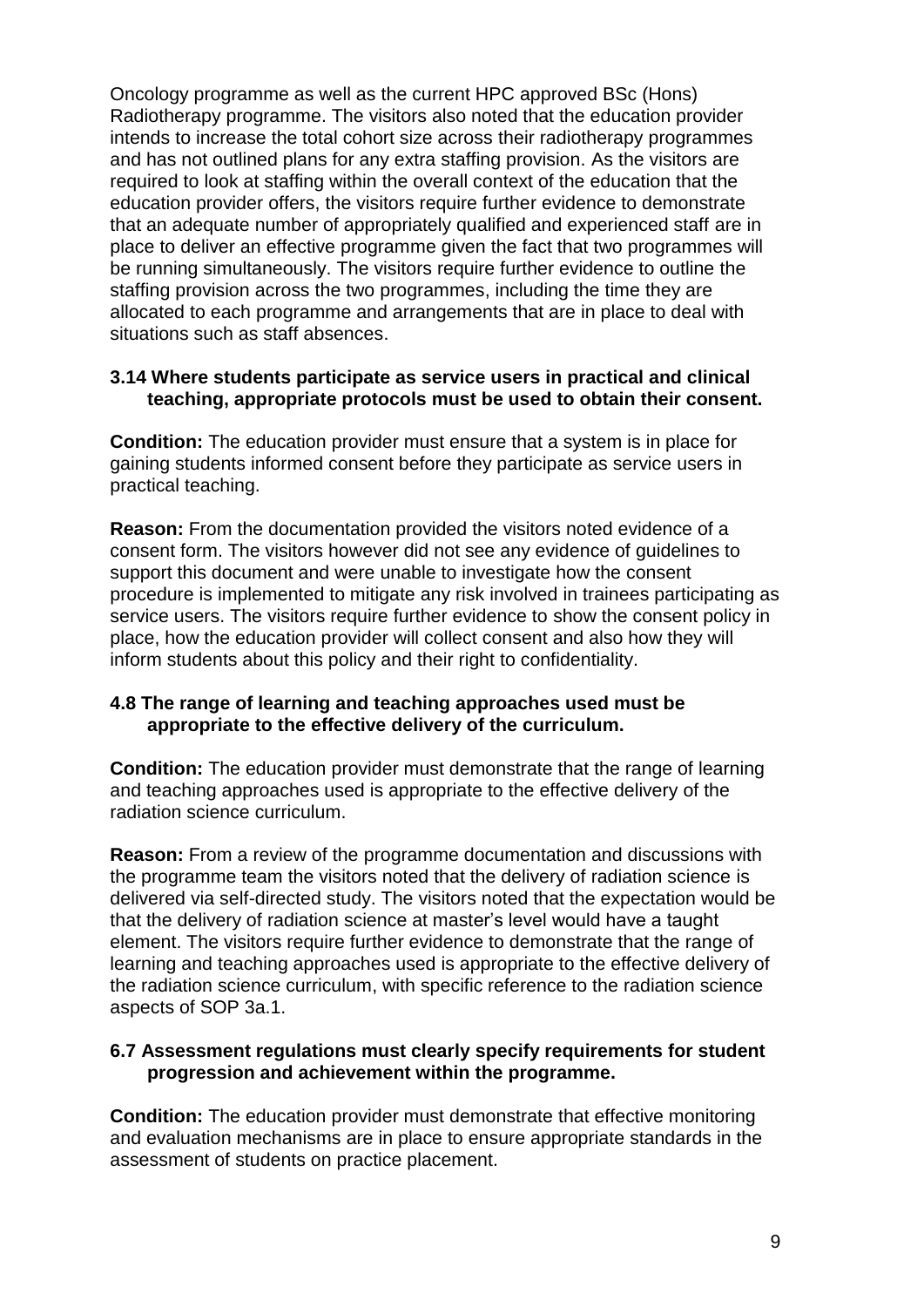**Reason:** From a review of the programme documentation and discussions with the programme team the visitors noted that students have to pass a practice placement on the first attempt to progress on the programme and that no re-sit is available. The visitors also noted that the assessment tool used by the practice placement educators to assess students whilst on placement does not allow any element of the assessment to be failed. The visitors were concerned that if a student failed an element of the practice placement they would be removed from the programme without the opportunity to develop this failed area. The visitors require further evidence, outlining how a failing student is supported on practice placement and how they are supported by the education provider during clinical visits to identify weak areas that need to be developed and, if appropriate, action plans formed. The visitors therefore require further information to ensure that this standard is met.